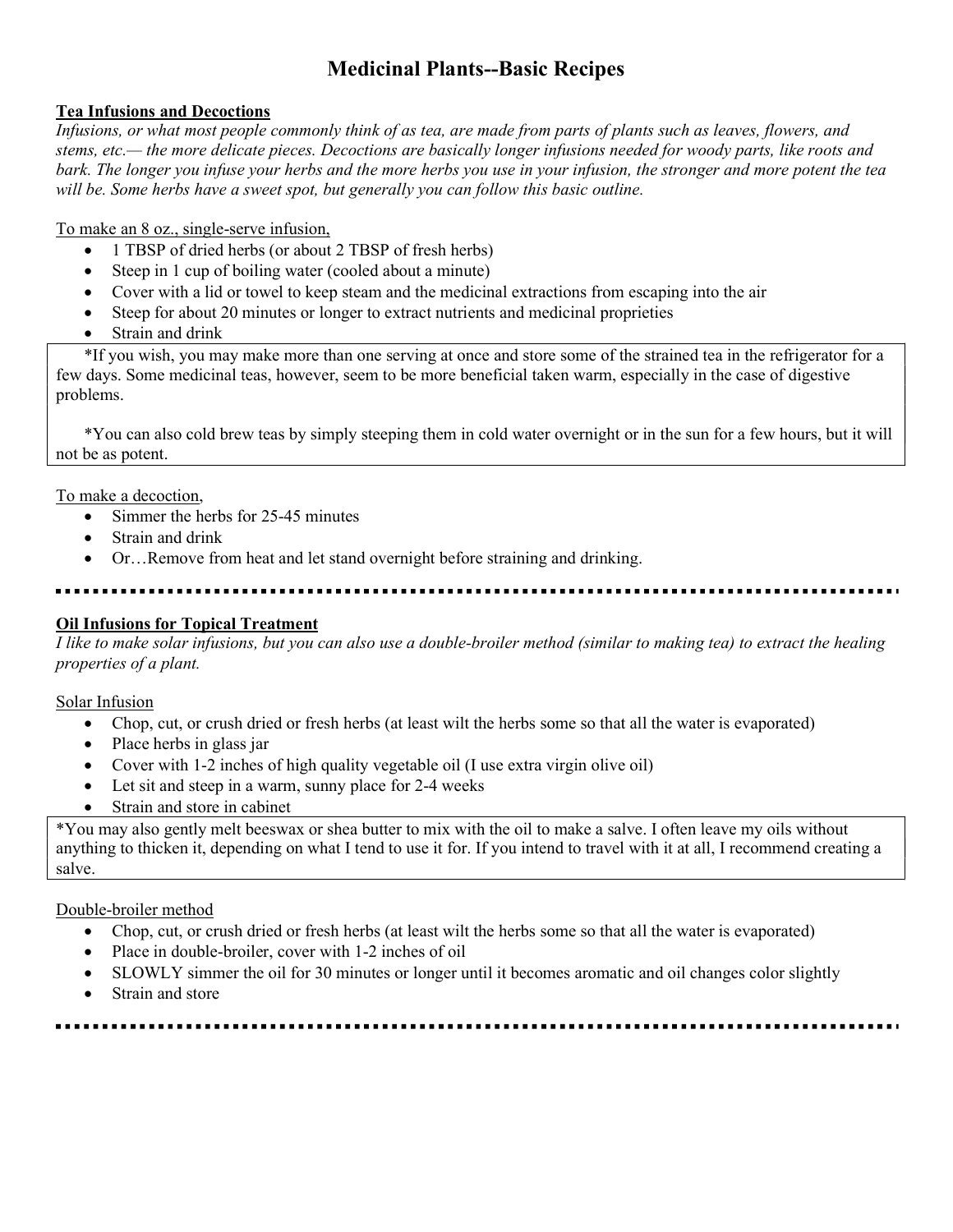### **Tinctures**

Tinctures are concentrated extractions (usually alcohol extractions) that draw the medicinal action of a given plant. I use 80-proof vodka for my tinctures, but you can also use vinegar or vegetable glycerin in your extractions (I have never used either). For most tinctures, any 80-proof alcohol is usually good to use. However, some herbs need to have a higher alcohol content to extract certain compounds. Alcohol tinctures will last years to forever, whereas glycerin will only last a few years and vinegar about a year or a little over. I like to make alcohol extractions because they keep so well and are so easy to take and even transport. They also work very quickly and are very effective in treating illness.

#### Alcohol Tincture

- Finely cut up your fresh or dried herbs (if your herbs are fresh, you may want to let them wilt a little bit to get rid of some of the extra moisture)
- Place in a glass jar, about  $\frac{1}{2}$  to 2/3 full
- Poor alcohol over it, covering it by around 2 inches
- Place a good lid over the jar and date it
- Let sit for 4-6 weeks, attempting to shake daily (to help release plant compounds and mix with the alcohol)
- Strain and store in a glass jar with a tight lid inside of a cabinet or other darker place

#### **Syrups**

Elderberry syrup is one of the most common medicinal syrups that has gained popularity lately. If they are made with sugar or maple syrup instead of honey, they can be a good option for young infants. They can last for a while at room temperature, or a few months in the fridge

- Place herbs in a pot of water (about 4 TBSP of herb to 1 quart of water)
- Bring to a slow simmer and partially cover
- Simmer to about half the original volume
- Strain herbs from liquid
- Measure the liquid and add the same amount of sweetener (honey, sugar, or maple syrup) to it in the pot
- Warm on low heat until thoroughly combined (or until the mixture is as thick as you'd like it)
- Remove from heat and store refrigerated in glass jars

You may add other flavorings when finished or little bit of alcohol at the end to help preserve the syrup.

#### **Poultice**

A medicinal poultice can be used in treating a wound or skin infection. I tend to think of poultices as drawing but they can also soothe and otherwise aid in healing.

- Tear, cut or mash herbs with a little bit of hot water (sometimes adding clay or flour to make a paste)
- Place directly over affected area or place in a sock or cloth bag and place on skin

\*You may also add heat over top of the poultice too.

\*In a pinch, you can also mix herbs with a bit of saliva and place on skin; if the herb is a safe one to consume, you can just chew it up into a ball and use it on your skin. I have done this several times with plantain leaves for cuts and dandelion leaves for nettle stings.

\*A compress is similar to a poultice, but you use a very strong tea instead of the mashed up plant. You can use it hot to increase blood flow and draw out infection or cold to reduce swelling and inflammation; or use a hot compress, alternating every few minutes with ice, to move blood throughout a given area.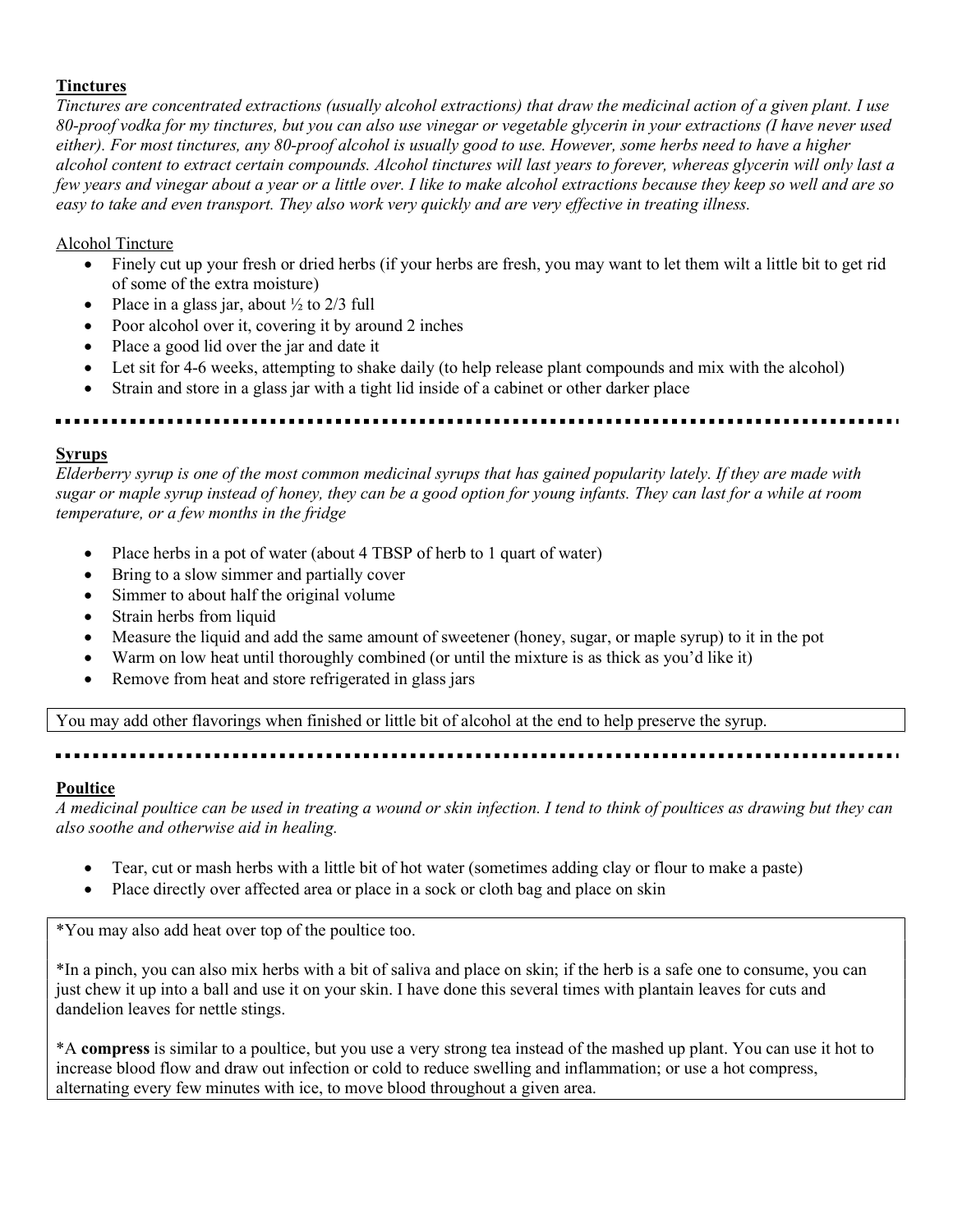# Dosage

The following are dosage instructions that I find useful and reference often. I got these from a book by Rosemary Gladstone, a well-known herbalist in the United States. Again, this is not official medical advice and you will find variations on dosage amounts depending on which herbalist you reference, but I have used many of these herbal remedies on myself, my husband, and my children (including alcohol tinctures in safe amounts) effectively and without the risk of many modern medications.

#### Dosage for acute (short-term) illness

Small doses given frequently

| <b>Syrup</b>              | $\frac{1}{2}$ -1 tsp. every 2 hours   |  |
|---------------------------|---------------------------------------|--|
| Tea                       | $\frac{1}{4}$ C. every half hour      |  |
| <b>Tincture</b>           | $\frac{1}{4}$ tsp-1/2 tsp. every hour |  |
| <b>Topical Treatments</b> | As needed                             |  |

#### Dosage for chronic illness

Larger doses regularly, over a longer period of time

| <b>Syrup</b>              | 1-2 Tbsp, twice daily, or as needed             |
|---------------------------|-------------------------------------------------|
| Tea                       | $3-4$ C. daily                                  |
| <b>Tincture</b>           | $\frac{1}{2}$ -1 tsp., two or three times daily |
| <b>Topical Treatments</b> | As needed                                       |

#### Adjustments for children

I adjust these depending on my child's size/weight. My son is nearly as big as his sister who is two and a half years older, so I tend to give him nearly as much as I give her. Dosage depends more on weight, metabolism, and vitality, than actual age, so I would adjust less or more depending on the child.

| Teas (when adult dosage is 1 Cup, use these conversions)    |                       |  |
|-------------------------------------------------------------|-----------------------|--|
| Age                                                         | Dosage                |  |
| Under 2                                                     | $\frac{1}{2}$ -1 tsp. |  |
| 2-4 years                                                   | $2$ tsp.              |  |
| 4-7 years                                                   | 1 Tbsp.               |  |
| $7-12$ years                                                | 2 Tbsp.               |  |
| Tinctures (when adult dosage is 1 teaspoon, use this ratio) |                       |  |
| Under 3 months                                              | 2 drops               |  |
| 3-6 months                                                  | 3 drops               |  |
| 6-9 months                                                  | 4 drops               |  |
| 9-12 months                                                 | 5 drops               |  |
| 12-18 months                                                | 7 drops               |  |
| 18-24 months                                                | 8 drops               |  |
| 2-3 years                                                   | 10 drops              |  |
| 3-4 years                                                   | 12 drops              |  |
| 4-6 years                                                   | 15 drops              |  |
| 6-9 years                                                   | 24 drops              |  |
| $9-12$ years                                                | 30 drops              |  |

#### Dropper Conversions

Some instructions for taking tinctures go by dropperfuls, here are some conversions.

| <b>Dropper Measure</b>                | <b>Teaspoon Measure</b> | <b>Milliliter Measure</b> |
|---------------------------------------|-------------------------|---------------------------|
| 1 dropperful (35 drops)               | $\frac{1}{4}$ teaspoon  | ml                        |
| $2\frac{1}{2}$ dropperfuls (88 drops) | $\frac{1}{2}$ teaspoon  | $2.5$ ml                  |
| 5 dropperfuls (175 drops)             | teaspoon                | 5 ml                      |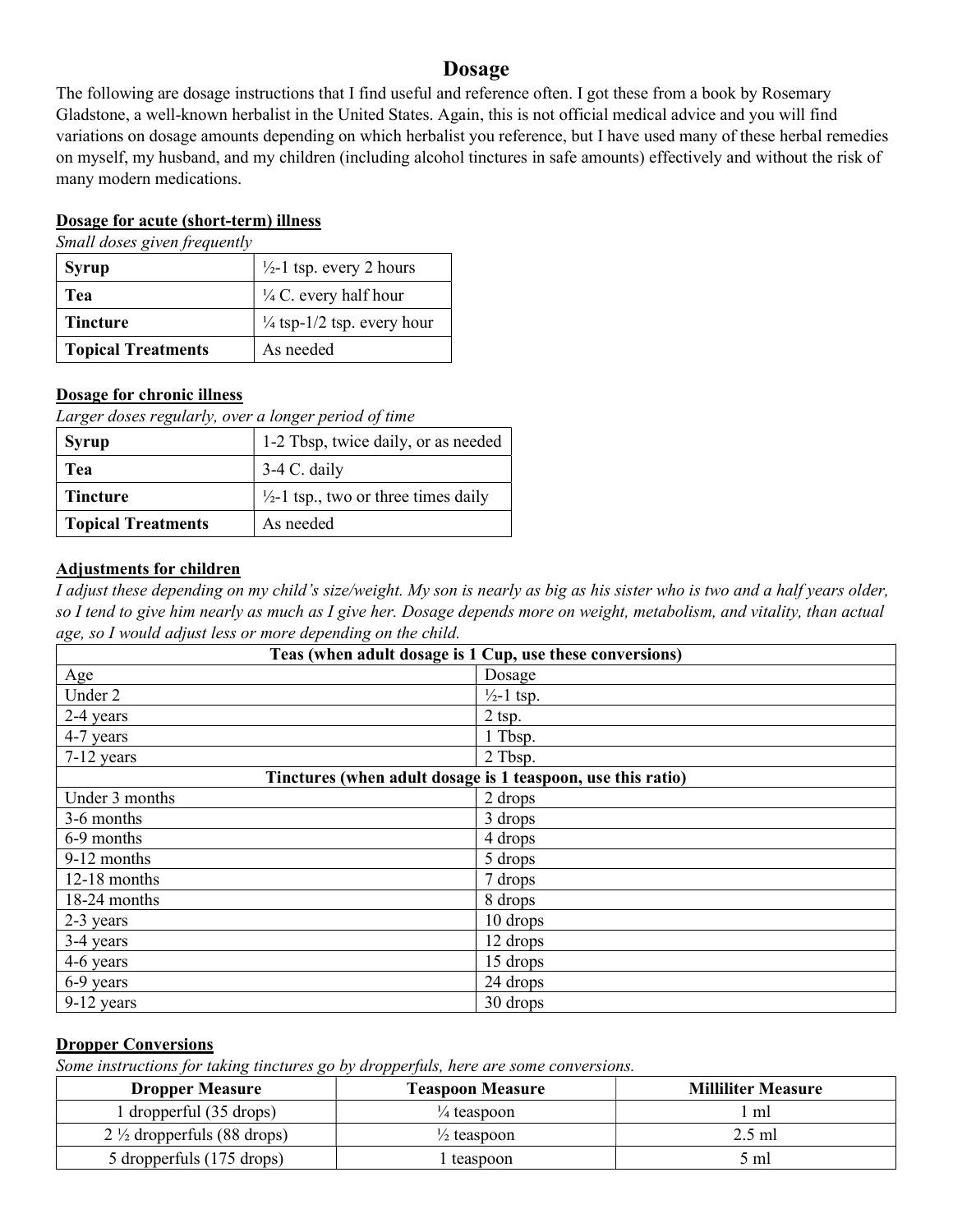# Recipes To Try

Here are some ways that I use medicinal herbs with my family in southwest Michigan. Most, if not all, of these herbs can either by foraged from the wild or easily grown in my zone.

# Elderberry Syrup

Follow directions for syrup. You can add cloves or cinnamon. Take aggressively when you feel illness coming on. This is good for coughs, colds, and flus. Make with maple syrup or sugar for use with infants.

# Garlic and/or Onion Honey/Syrup

This can really help ward off a cold or other virus, especially when you first feel it coming on; take a half or full teaspoon hourly. Or take it a few times a day to support your body in the midst of battling a virus.

- Cut onion and garlic and place in a pan.
- Barley cover with honey.
- Heat on low until the bulbs are mushy and aromatic.

# Garlic Infused Honey

Another option…This is great for a sore throat, especially for kids!

- I have just been peeling cloves of garlic and maybe cutting in half.
- Place in glass jar.
- Cover in honey.
- Stir or turn the jar to coat all of the garlic. Screw the lid on. You may have to stir for a few days.
- Place in cabinet and let infuse for 2-4 weeks.
- I leave the garlic cloves set in the honey.
- Take a teaspoon as needed or a whole or half clove of garlic.
- Great to cook with too!

# Echinacea Tincture

The idea is that the energy of the plant is focused into different parts at different times of the year. So we are getting the best of all of it with the following method. This tincture has worked like a charm in fighting off viruses and infections for my husband and myself.

Harvest some leaves in the early summer when this plant begins to grow. Process as tincture.

Harvest some flowers in the summer and add to tincture.

Harvest roots in fall. Add to tincture.

#### Mucus and Cough-Be-Gone Tincture

- Red Clover
- Mullein Root
- Marshmallow Root

#### Digestive Tea

I've used several different blends. Here are some good ones to try together. I usually add cinnamon and honey too.

- Marshmallow root
- Chamomile
- Lemon Balm
- $\bullet$  Catnip
- Ginger root